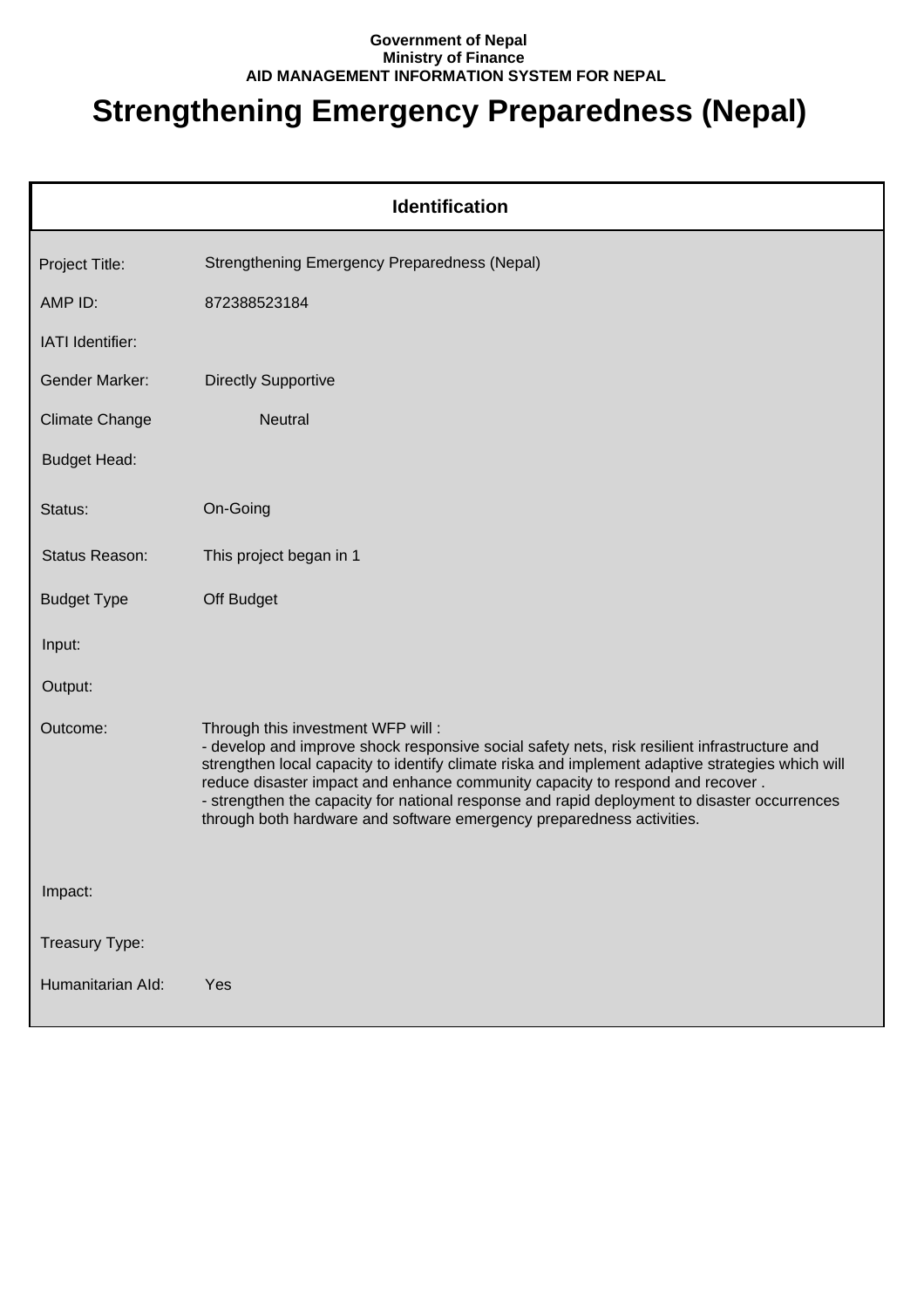| Location     |            |
|--------------|------------|
| Location     | Percentage |
| <b>NEPAL</b> | 100.0%     |

| <b>Sector</b>                                                   |            |  |
|-----------------------------------------------------------------|------------|--|
| Sector                                                          | Percentage |  |
| Nepal Sector Classification ENVIRONMENT, SCIENCE & TECHNOLOGY 0 | 100.0%     |  |
| Nepal Functional Coding OFF BUDGET 0                            | 100.0%     |  |

| <b>Implementing/Executing Agency</b>   |        |  |
|----------------------------------------|--------|--|
| Donor                                  |        |  |
| Government of Australia                | 0.0%   |  |
| <b>Responsible Organization</b>        |        |  |
| Ministry of Population and Environment | 100.0% |  |
| <b>Executing Agency</b>                |        |  |
| Government of Australia                | 100.0% |  |
| <b>Implementing Agency</b>             |        |  |
| World Food Programme                   | 100.0% |  |

| <b>Funding</b>                 |                       |                    |                               |            |                     |
|--------------------------------|-----------------------|--------------------|-------------------------------|------------|---------------------|
| Transaction<br>Date            | Type of<br>Assistance | Mode of<br>Payment | Post Earthquake<br>Assistance | Commitment | <b>Disbursement</b> |
| <b>Government of Australia</b> |                       |                    |                               |            |                     |
| <b>Actual</b>                  |                       |                    |                               |            |                     |
| <b>UNDISBURSED BALANCE</b>     |                       | null               |                               |            |                     |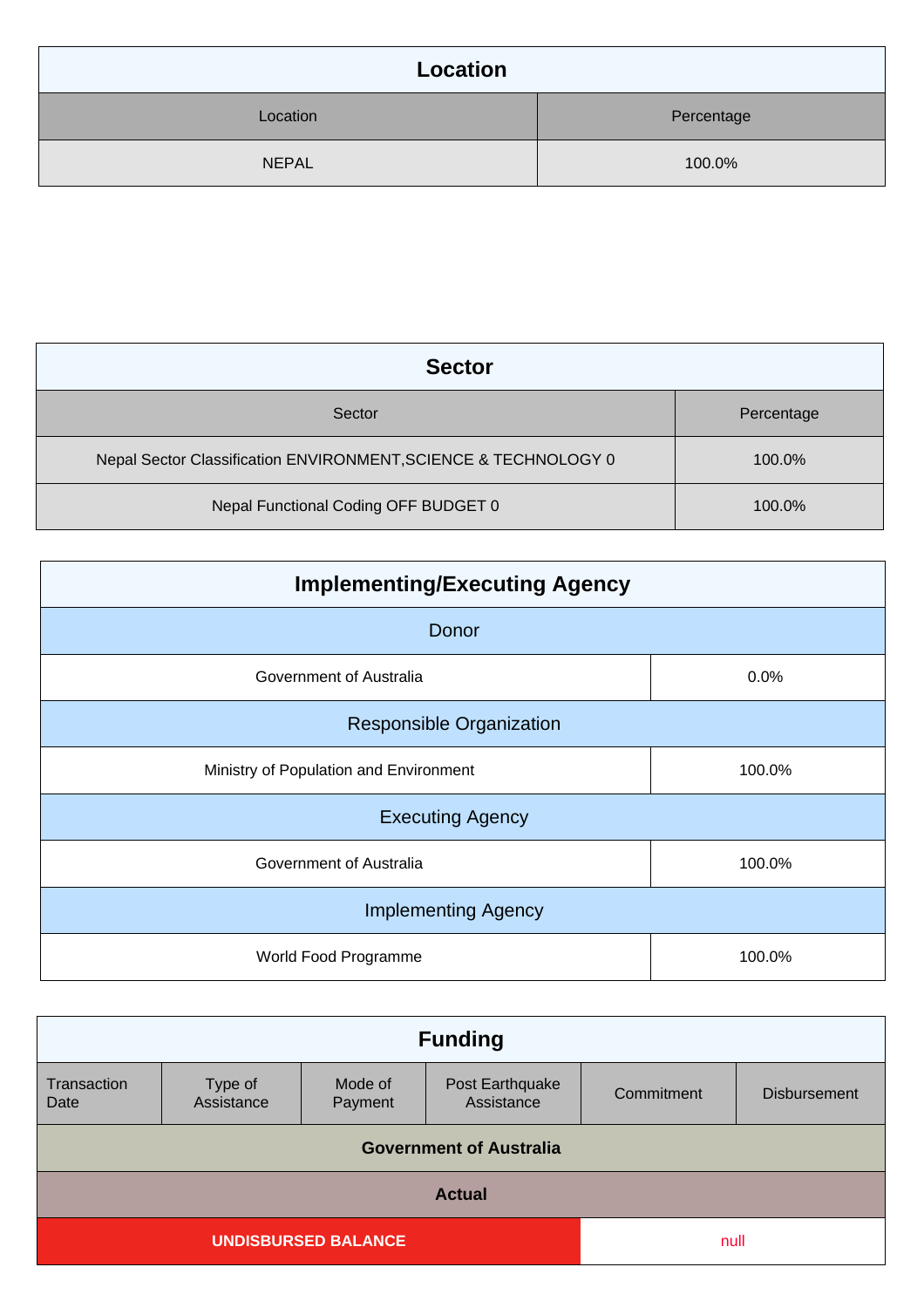| Transaction<br>Date             | Type of<br>Assistance | Mode of<br>Payment    | Post Earthquake<br>Assistance | Commitment | <b>Disbursement</b> |
|---------------------------------|-----------------------|-----------------------|-------------------------------|------------|---------------------|
| 3/27/2019                       | Grant Aid             | Direct Payment        | No                            | 853,054    | 853,054             |
| 4/7/2020                        | Grant Aid             | Direct Payment        | No.                           | 335,659    | 335,659             |
| 5/19/2020                       | <b>Grant Aid</b>      | <b>Direct Payment</b> | No                            | 248,388    | 248,388             |
| 8/10/2020                       | <b>Grant Aid</b>      | Direct Payment        | No                            | 335,659    | 335,659             |
| Total                           |                       |                       | 1,772,758                     | 1,772,758  |                     |
| Total (Government of Australia) |                       |                       | 1,772,758                     | 1,772,758  |                     |
| <b>UNDISBURSED BALANCE</b>      |                       |                       | 0                             |            |                     |

| <b>Progress Achieved</b>       |
|--------------------------------|
| Progress Achieved:             |
| Key Problems:                  |
| Steps Taken to Solve Problems: |

| <b>Funding Information</b>        |             |  |
|-----------------------------------|-------------|--|
| <b>Total Actual Commitment</b>    | 1,772,760   |  |
| <b>Total Planned Commitment</b>   | $\mathbf 0$ |  |
| <b>Total Actual Disbursement</b>  | 1,772,760   |  |
| <b>Total Planned Disbursement</b> | $\mathbf 0$ |  |